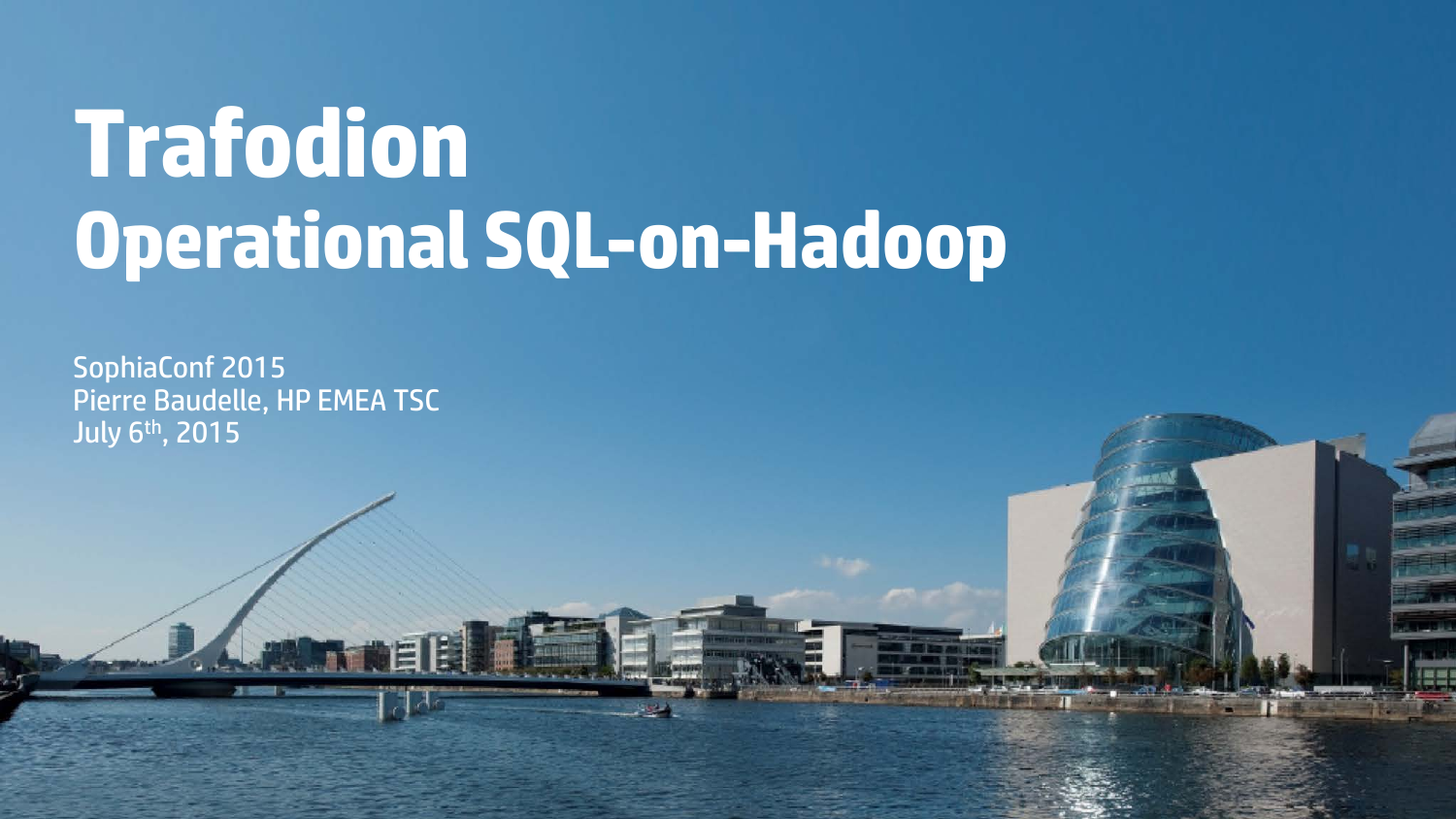# **Hadoop workload profiles**

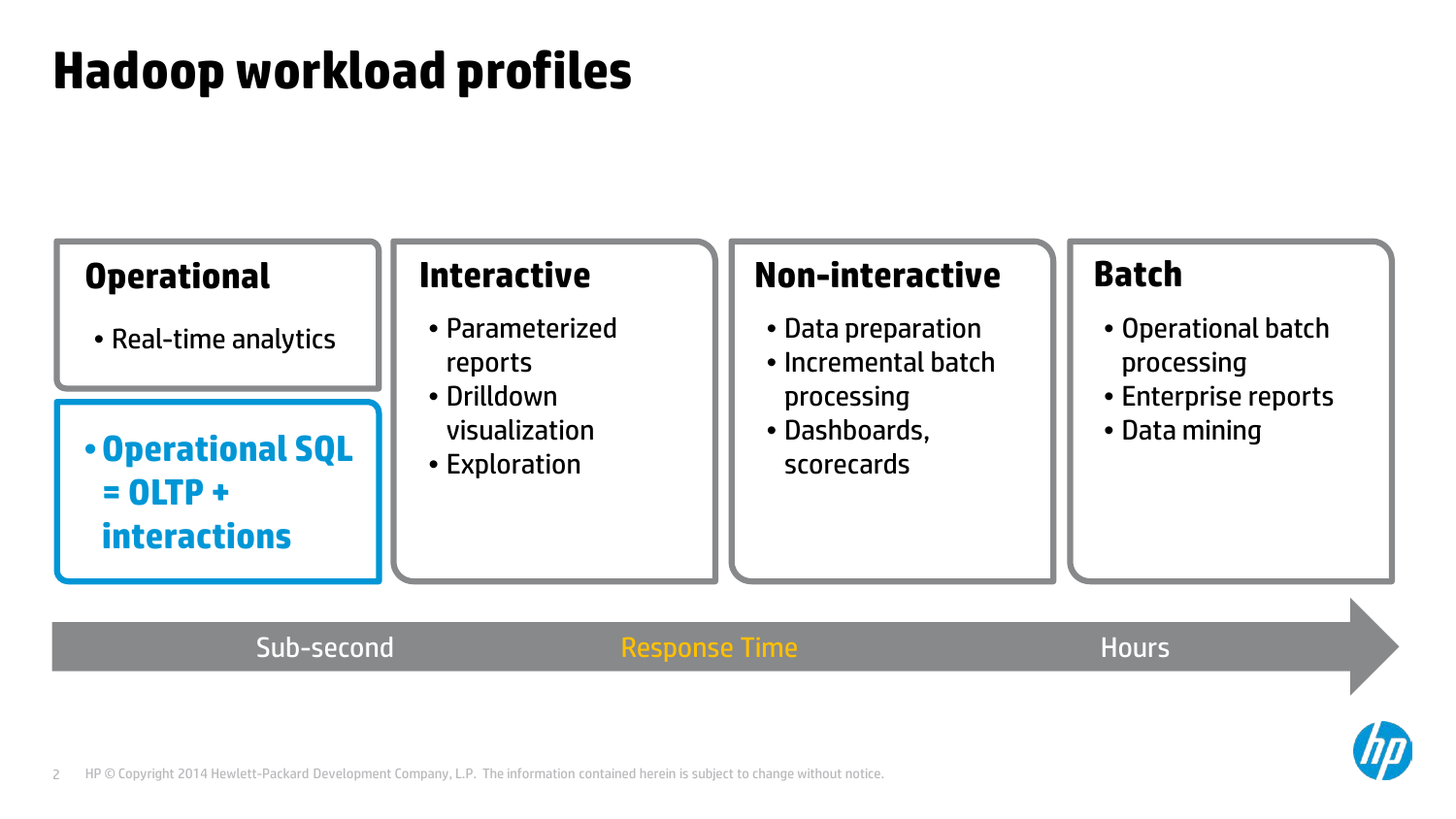# **Characteristics of operational DBMS applications**

### **Generalized characteristics and requirements:**

- Low latency response times
- ACID (data consistency guaranteed) transactions
- Large number of users
- High concurrency
- High availability
- Scalable data volumes
- Multi-structured data
- Rapidly evolving data requirements (i.e. flexible schemas)

### **Expose Hadoop limitations**





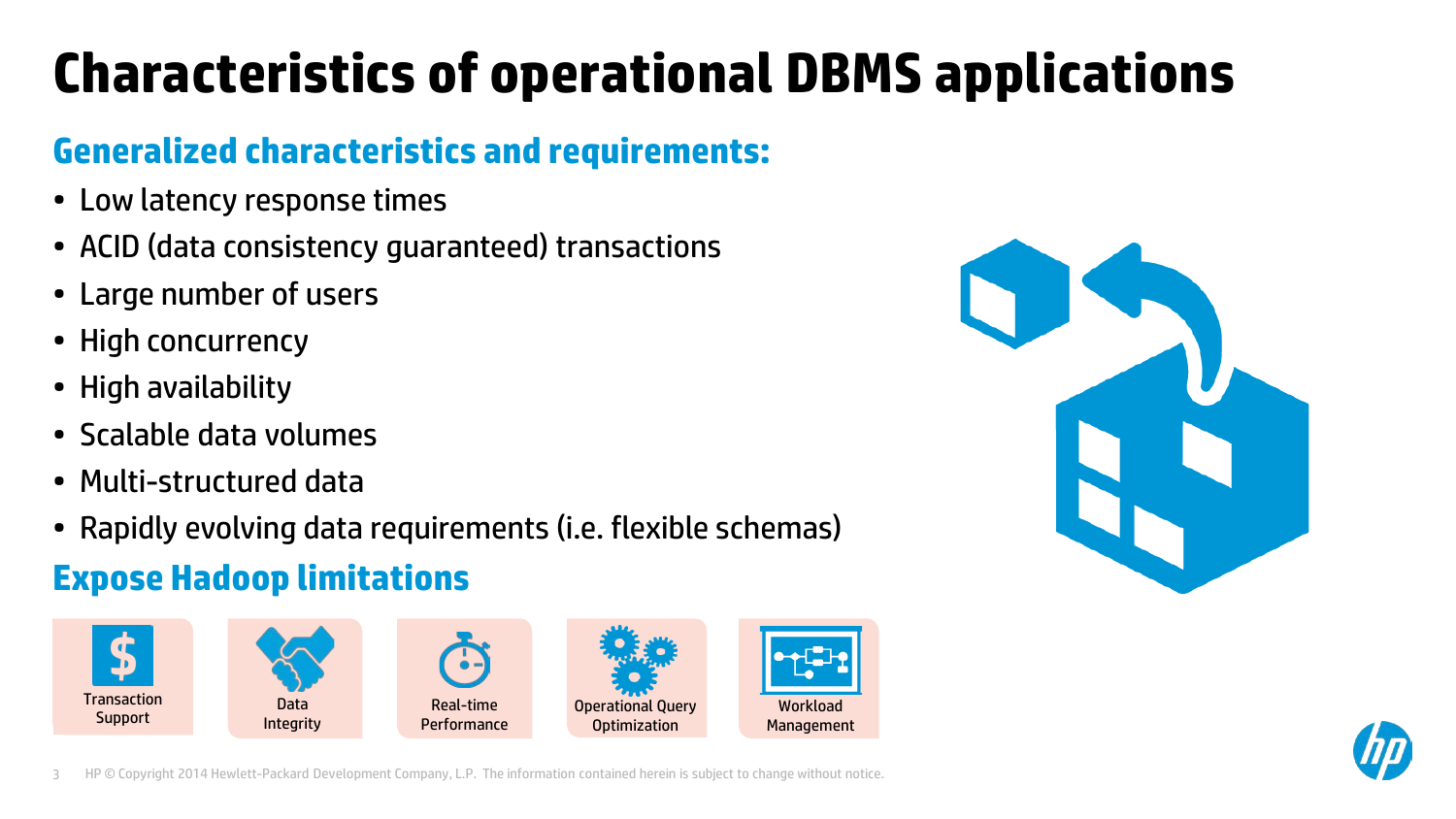# **Trafodion -Introduction**

Trafodion is a joint HP Labs and HP-IT research project to develop operational SQL on Hadoop database capabilities

### **Complete: Full-function SQL**

Reuse existing SQL skills and improve developer productivity

### **Protected: Distributed ACID transactions**

Guarantees data consistency across multiple rows, tables, SQL statements

### **Efficient: Optimized for low-latency read and write transactions**

Supports real-time transaction processing applications

### **Interoperable: Standard ODBC/JDBC access**

Works with existing tools and applications

### **Open: Hadoop and Linux distribution neutral**

Easy to add to your existing infrastructure and no vendor lock-in

# Leveraging 20+ years of operational database investment!

4 HP © Copyright 2014 Hewlett-Packard Development Company, L.P. The information contained herein is subject to change without notice.



Hadoop

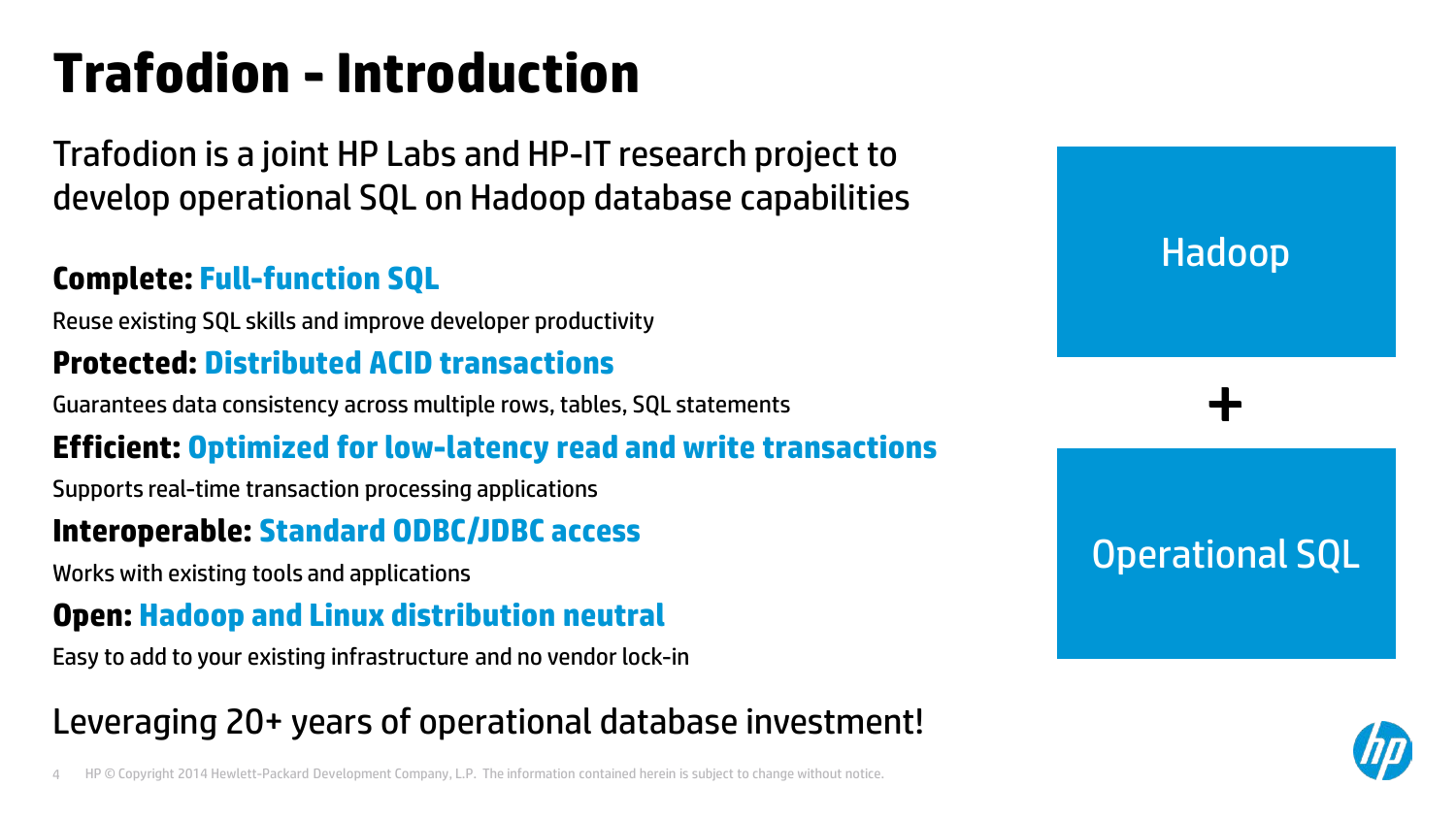# **Operational SQL on Hadoop – Use cases**

- Integration of structured, semistructured, and unstructured support
- Using Hadoop for all RDBMS needs Not Only Big Data
- Operational transactional workloads





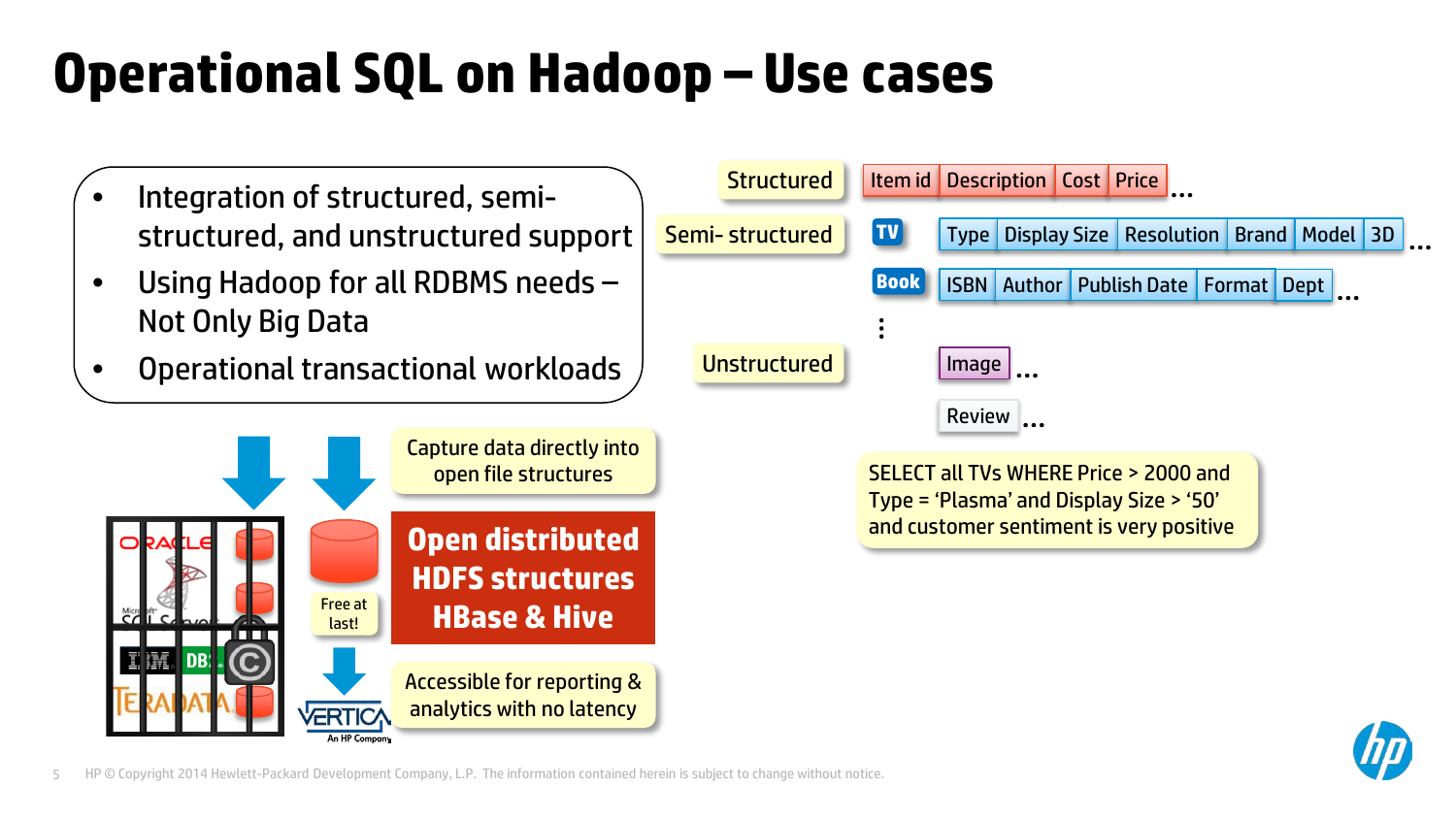# **Trafodion innovation built upon Hadoop stack**



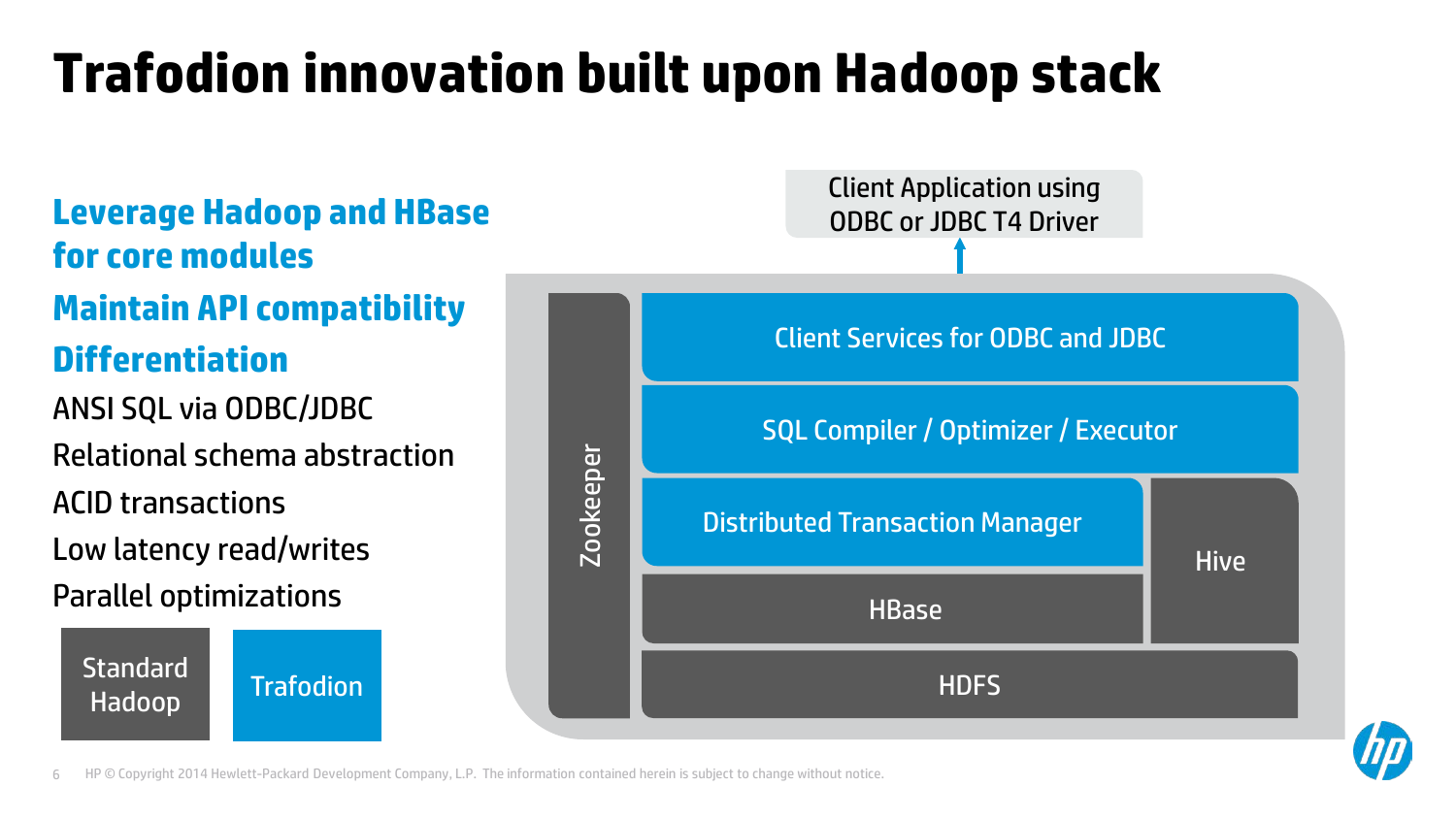# **Leveraging HBase for scalability and availability**



**Client RK A B C** … … … ….

**RK** Row Key **CF** Column Family "F" **CN** Column Name A, B, C **TS** Timestamp One version **CV** Cell Value

Data in different Column Families are stored separately

- Regions store contiguous ranges of table rows
- Regions dynamically split by HBase when they reach a configured limit i.e. "autosharding"
- Even data distributions across HBase regions with 'Salting'
- Region servers are elastically scalable
- HDFS and HBase replication provide enhanced data availability and protection

#### Allows

- Fine-grained load balancing with dynamic movement based on load
- Fast data recovery when a server or disk fails

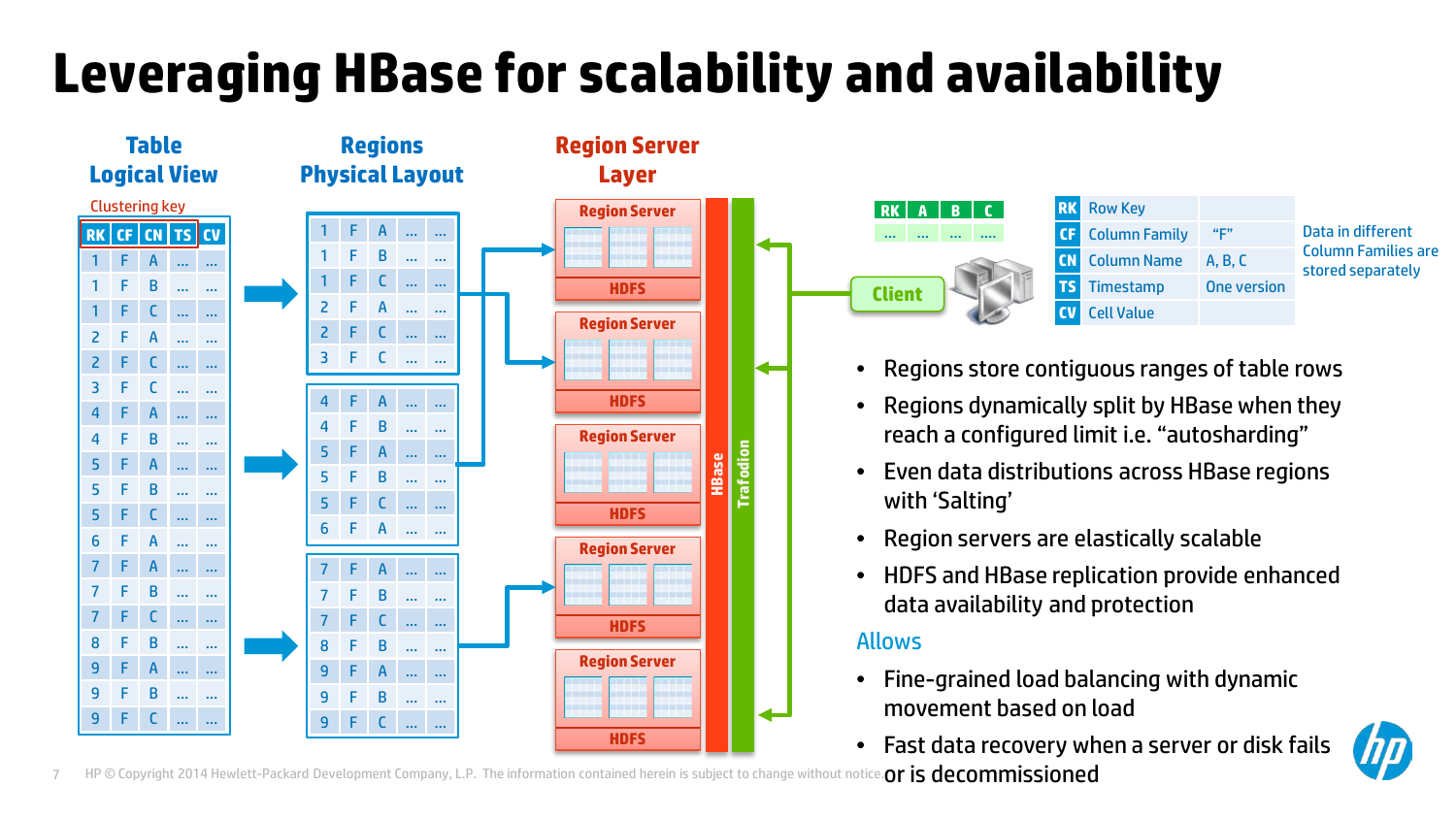# **Distributed transaction protection**

**O** Multiple row inserts, updates, and deletes to a table

- **2** Multiple table and SQL insert, update, and delete statements
- Distributed multiple HBase region insert, update, and delete transaction (2-phase commit)

**4** Read-only transaction (eliminates commit overhead)



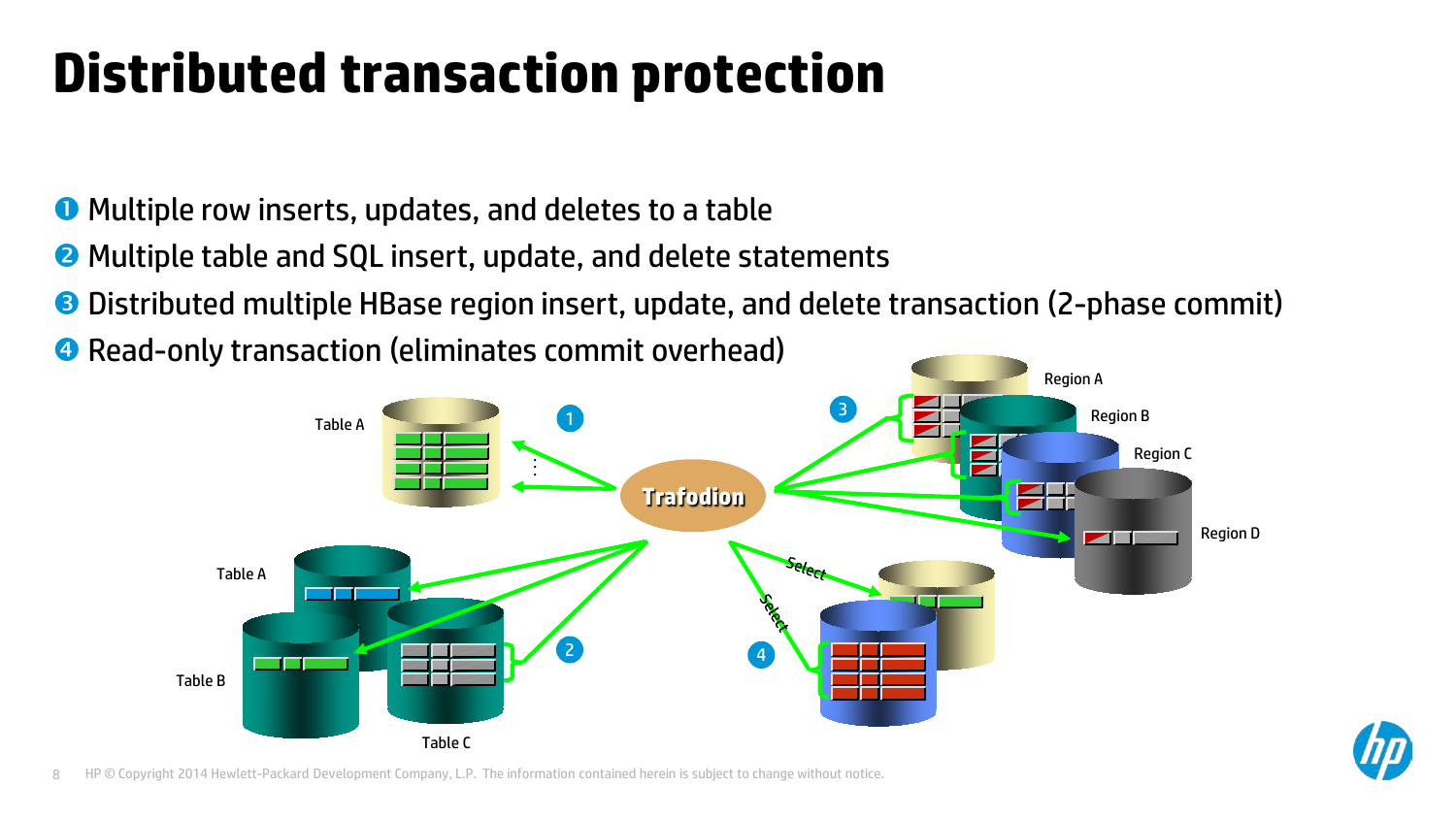# **Optimized execution plans based on statistics**

### **Optimizer features**

- Top-down, multi-pass optimizations, branch and bound plan pruning considers more potential plans
- Utilizes "equal-height" histogram statistics
- SQL pushdown considerations e.g. predicate evaluation
- Eliminates sorts when feasible, syntactically and semantically
- In-memory vs. overflow considerations
- Optimal degree of parallelism (DOP) considerations including non-parallel plans

### **Benefits**

- Facilitates enhanced parallelism and SQL object handling efficiencies
- Optimizations for operational transactions and reporting workloads



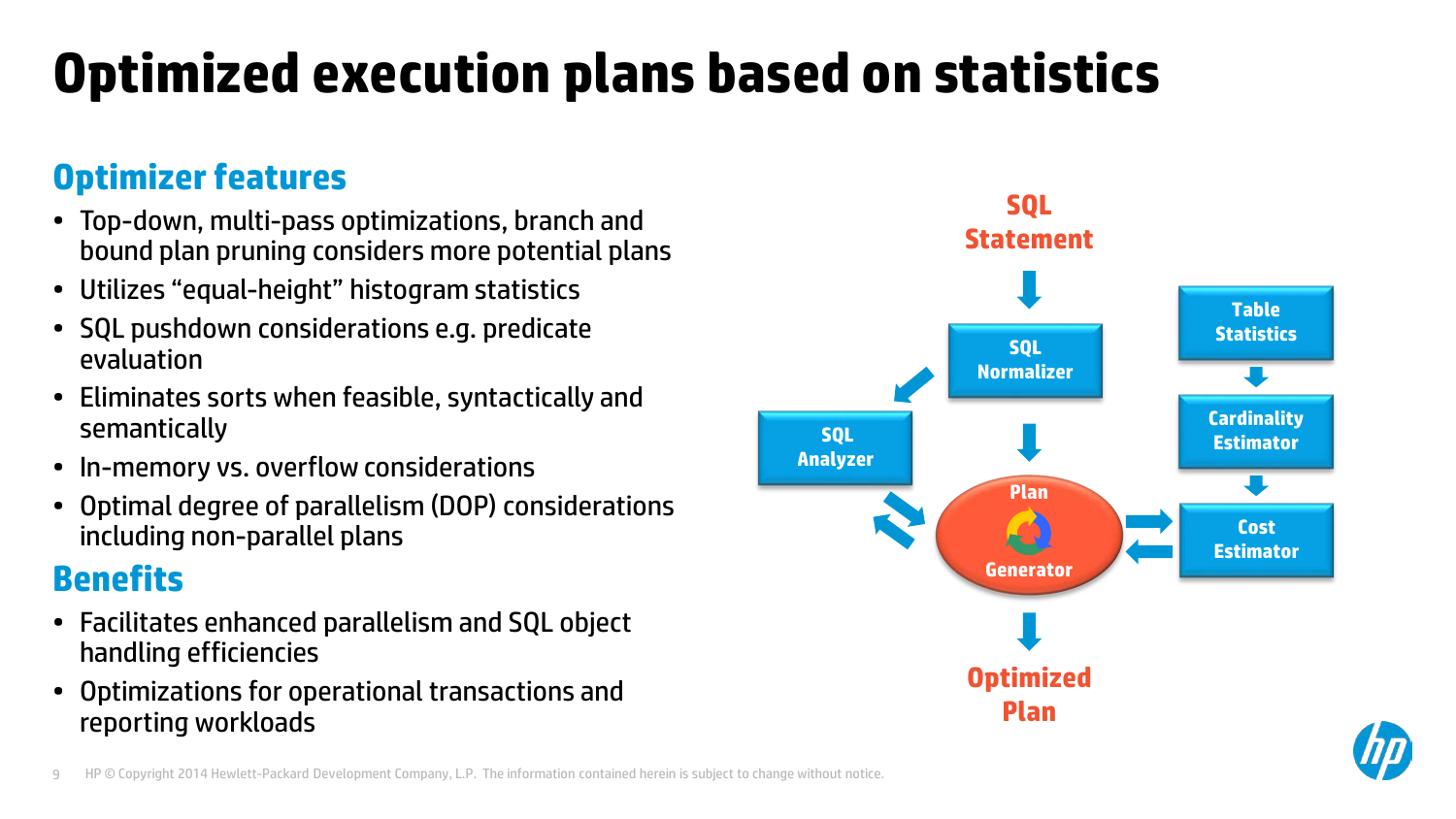# **Trafodion performance objective**

**YCSB** operation speeds that approach HBase (within 20%)

## **YCSB Singleton5050 (Workload A)**



**Meets current objective!**

**With max variance at 10.8%**

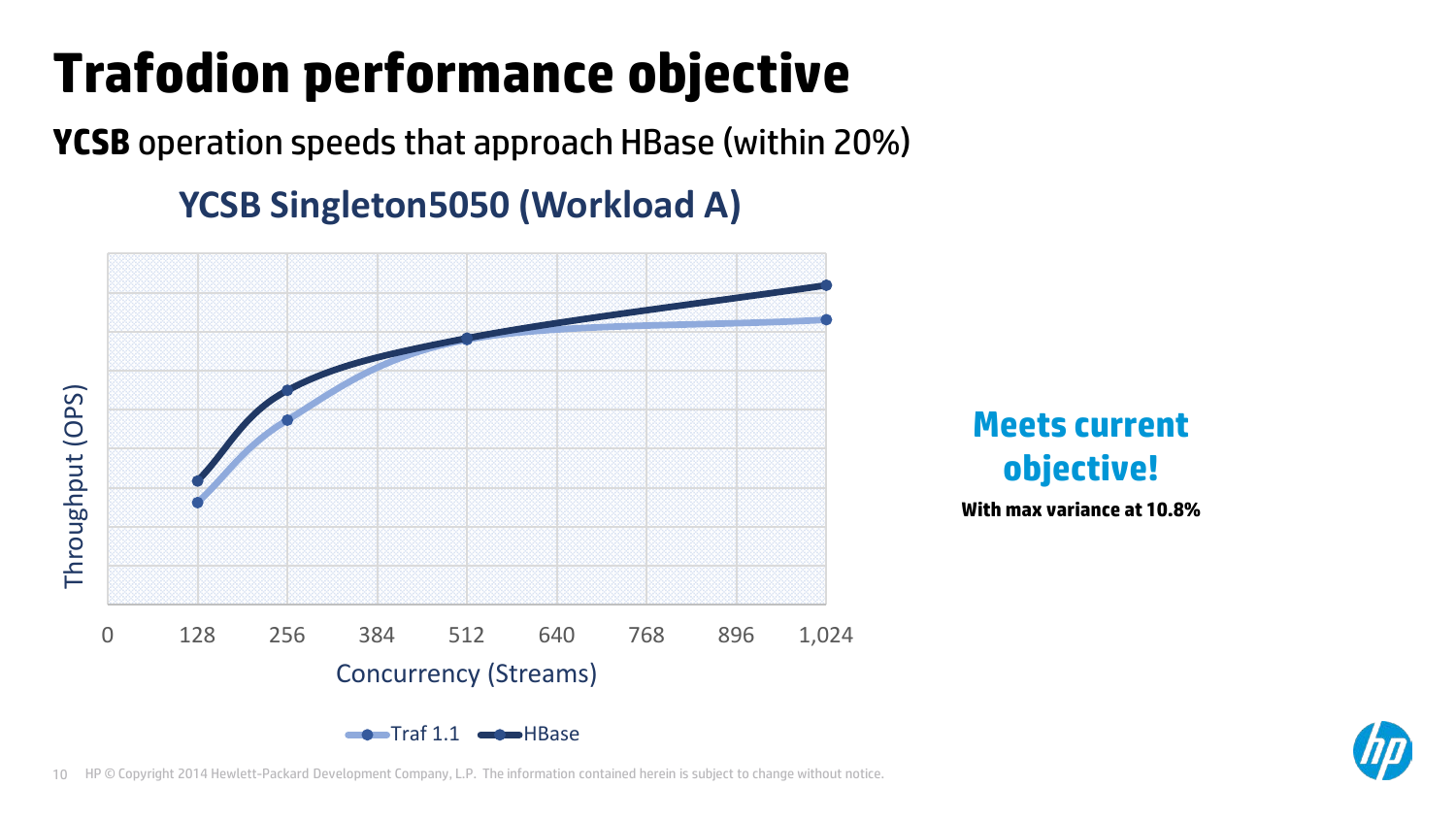# **Trafodion performance objective**



YCSB and Order Entry scale linearly through 20 nodes (240 cores)!



### **Meets objective!**

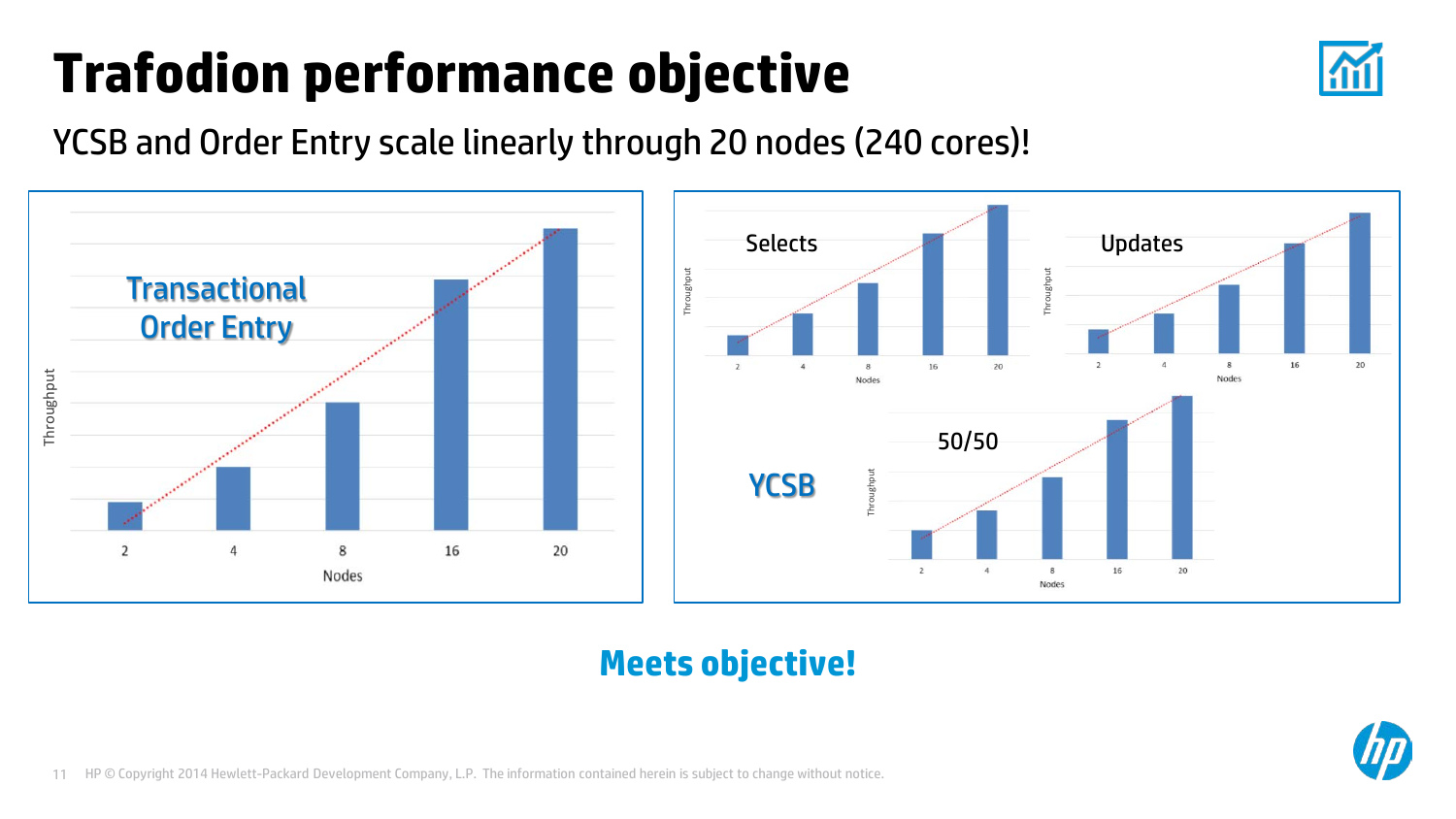# **Profiling Trafodion use cases**

#### Expand workloads onto HBase and maximize return out of HBase/Hadoop investment

#### Assumptions

• Hadoop and HBase already exist, and interested to expand it to process more operational workloads

#### Value Proposition

• Maximize Return out of current HBase/Hadoop Investment through processing more workloads

#### Key Technical Requirements

- Use a powerful SQL engine to query / update HBase
- Ensure ACID distributed transaction protection is a key
- Need to federate data between multiple sources very efficiently in a single query
- Provide performance, scalability and HA to meet SLA

### **RDBMS Migration**

#### Operational workload consolidation and migration onto Big Data platform

#### **Assumptions**

- Don't want to have a lock-in to RDBMS vendor proprietary technology (neutral or in favor of open source model) need to reduce overall license cost
- Interested in or already have a Hadoop centric Big Data strategy in place

#### Value Proposition

- Avoid vendor lock-in and reduce overall cost of data technologies
- Leveraging existing application investment while meeting elastic scalability with schema flexibility

#### Key Technical Requirements

- Need to resolve scalability issues from RDBMS
- Strong elastic scaling requirements
- Interested in establishing "Big Data" platform on Hadoop eco-system
- Need to leverage existing investment in application with SQL interface capability
- Clearly definition of "operational performance" requirements
- Need to have ACID distributed transaction protection with expected performance and HA to meet SLA requirements on operational workloads)

### **HBase Expansion CONS RDBMS** Migration **CONS Operational and Analytics Together**

Scalable, flexible and high performing Big Data platform that combines both operational and analytic workloads

#### **Assumptions**

• Already committed to Hadoop, and plan to establish a Hadoop centric "big data ecosystem" (e.g., data lake, etc.)

#### Value Proposition

• Reduce overall time-to-value to process data from operation to analysis

#### Key Technical Requirements

- Integrate structured, semi-structured, and unstructured data into an Enterprise Data Lake to host operational, historical, external (Big Data), and Master data
- Gain insights across this Enterprise data not limited to just Big Data
- Eliminate massive data movement across platform between operational and analysis, dramatically reduce time-to-value
- Reduce movement and replication of data between databases
- Perform operational / transactional processing to ensure data quality, integrity and transformation on Hadoop

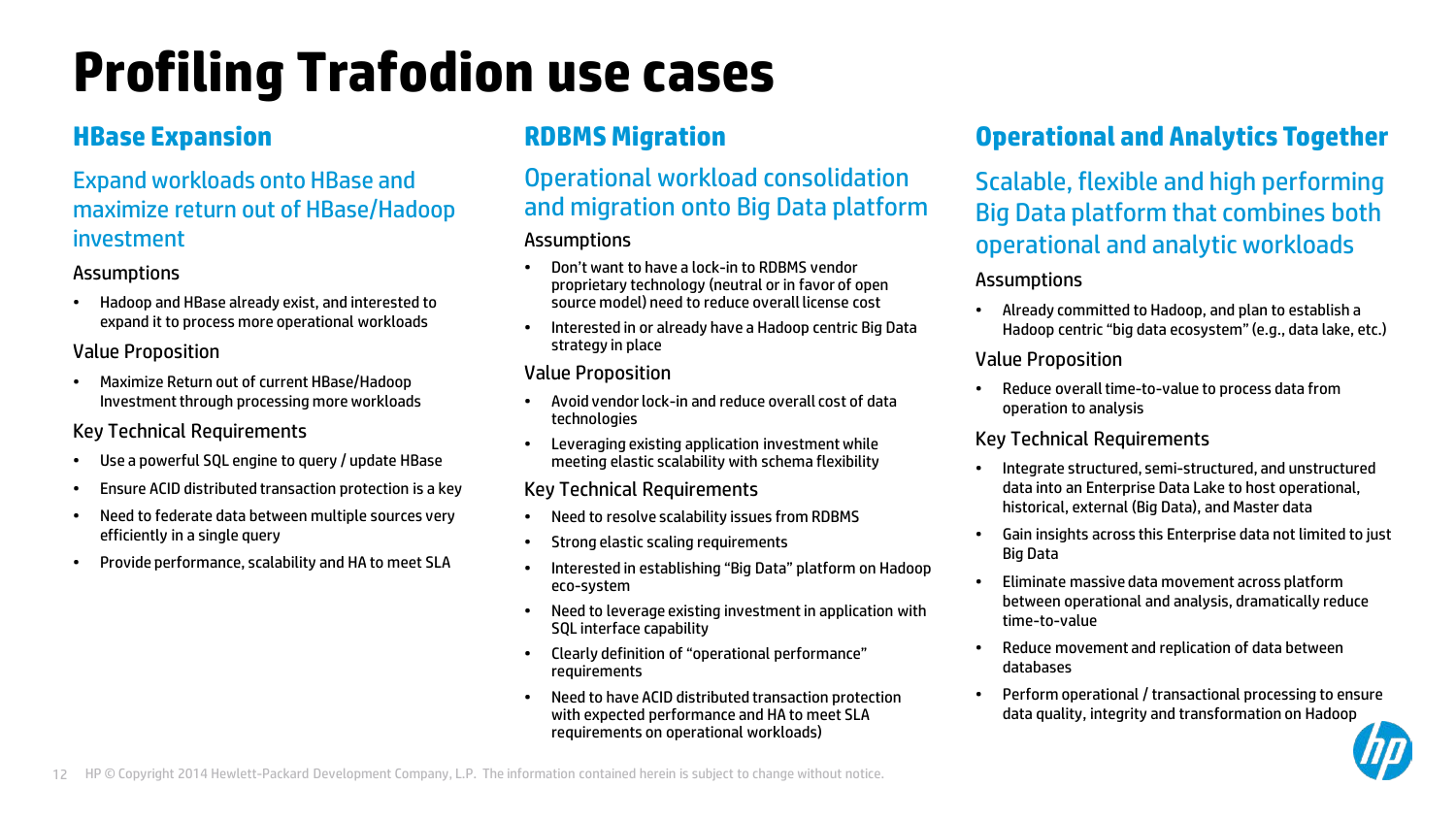# **Vehicle telemetry operational data store**

Real time capture, monitoring, and analysis at scale with high concurrency

### **Challenge**

- Thousands of devices transmitting today, 2x in couple of years
- Real time onboarding 100's of million of events every day
- Query the data upon arrival along with historical data in real time

### **Scalability Requirement**

- Sub-second query response times
- Sustain performance as concurrent users increase to >100

### **Proposed Solution**

- Trafodion on standard x86 and Linux cluster
- Data load, query and extract in parallel
- User can query both current and historical data



### **Benefits**

- Data driven business management
	- $\checkmark$  Central tracking and querying
	- $\checkmark$  Alarm reconciliation
	- $\checkmark$  Fleet health management
- Scalable, reliable, and real time
- Open source with no vendor lock-in

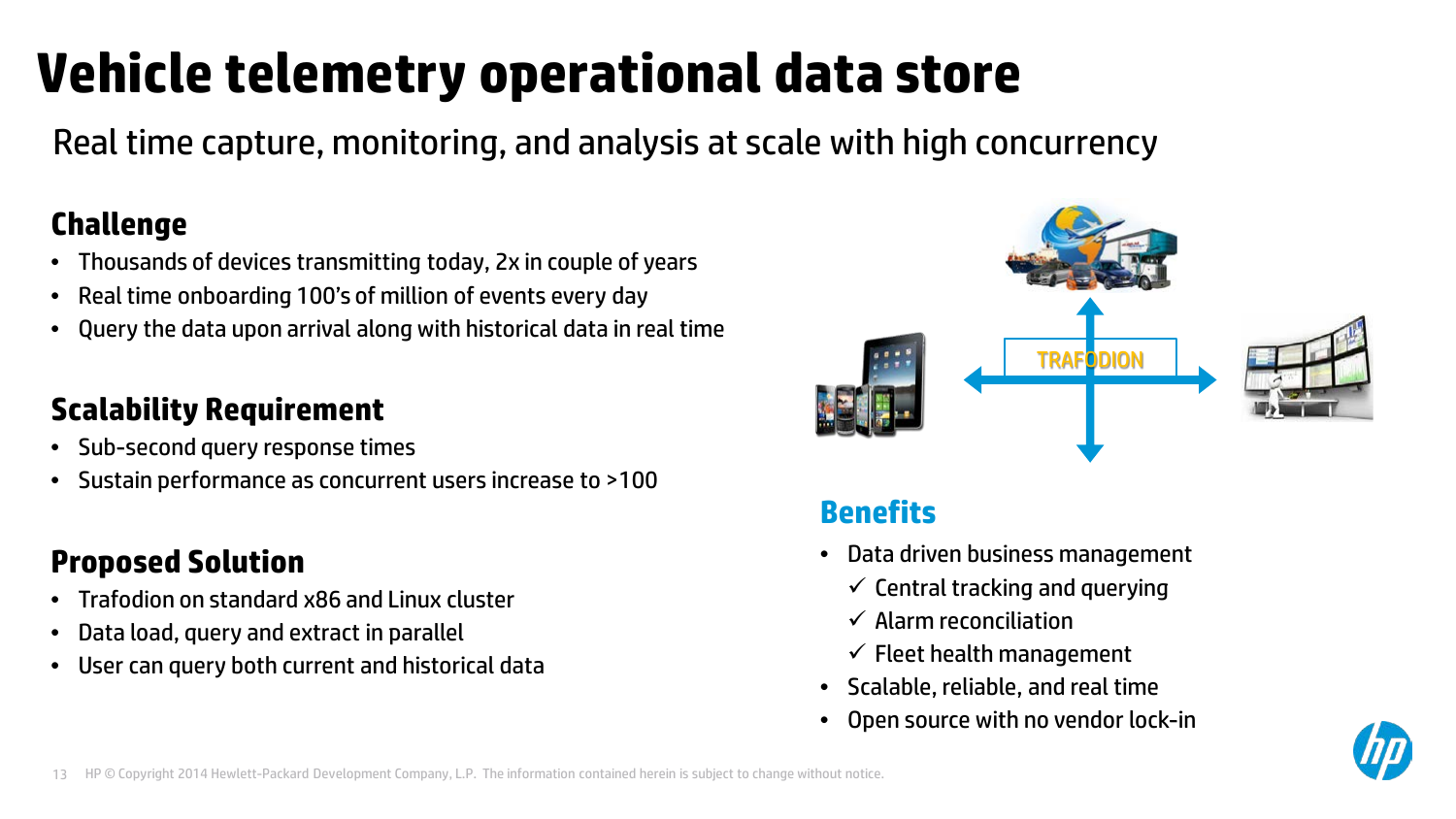# **Re-hosting of telco operational DBMS systems**

Single data management platform for rating, CRM, funds, and billing systems

## **Challenges: Scale, Mixed Workload**

#### **Load**

- Voice, SMS and data files generated by 100's of million users across the country
- Gigabytes of data to be loaded in minutes **Rating**
- Process raw arriving data and load into Trafodion
- Rate freshly loaded data to track usage within minutes **CRM**
- High transaction rates
- Comprehensive queries against historical data with high concurrency

#### **Funds**

- High transaction updates
- High concurrency

#### **Billing**

• Complete 100's of million user accounts processing at the end of month within hours



### **Benefits**

- Single integrated and scalable data management platform
- Open source with no vendor lock-in

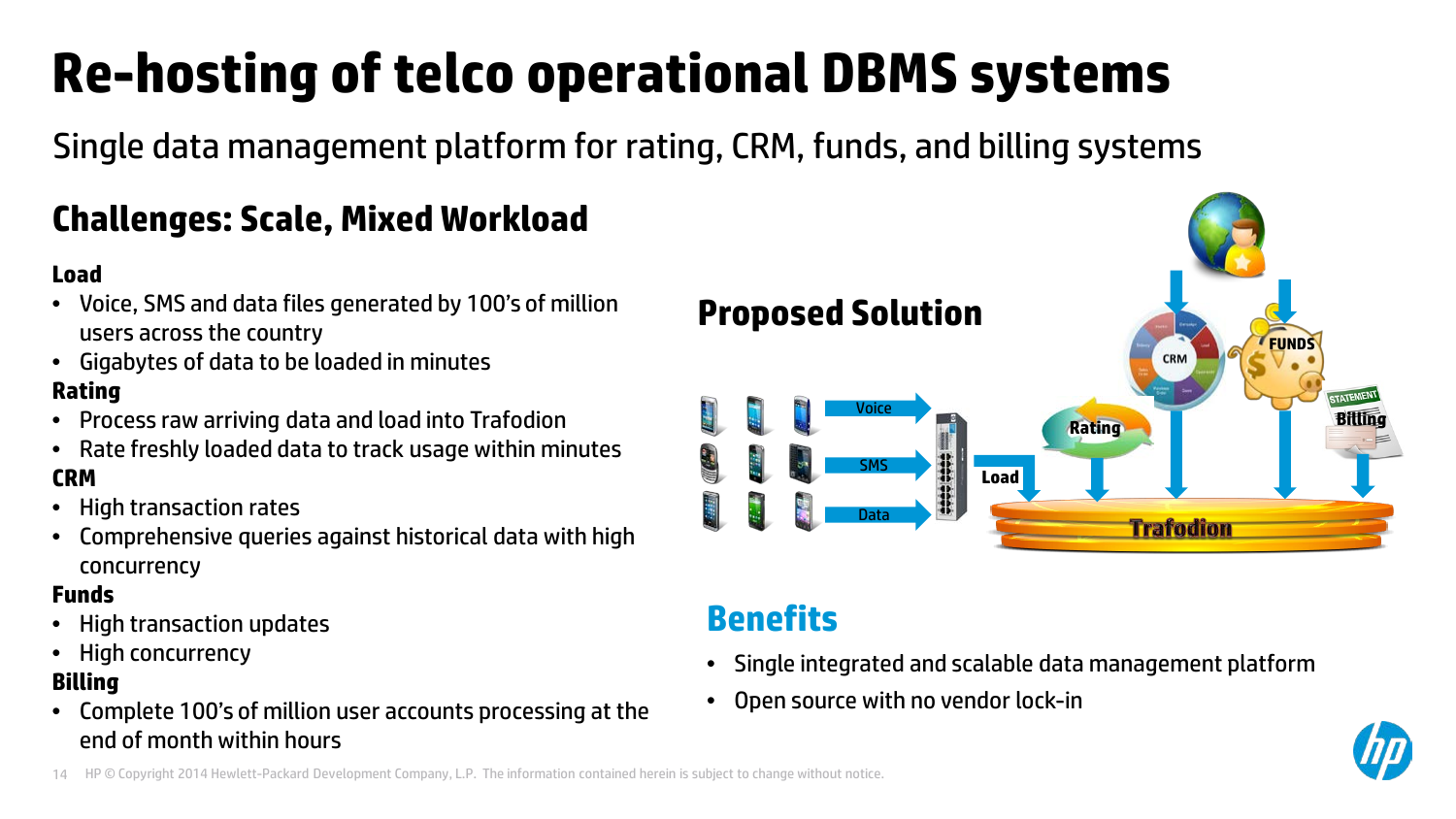# **Trafodion summary**

Delivers a full featured and optimized operational SQL on Hadoop DBMS solution with full transactional data protection

- Leveraged use of SQL learnings and expertise versus map/reduce programming
- Foundation for next generation real-time transaction processing applications
- Guaranteed transactional consistency across multiple SQL statements, tables, and rows
- Retention of Hadoop benefits i.e. reduced cost, scalability, elasticity, etc.



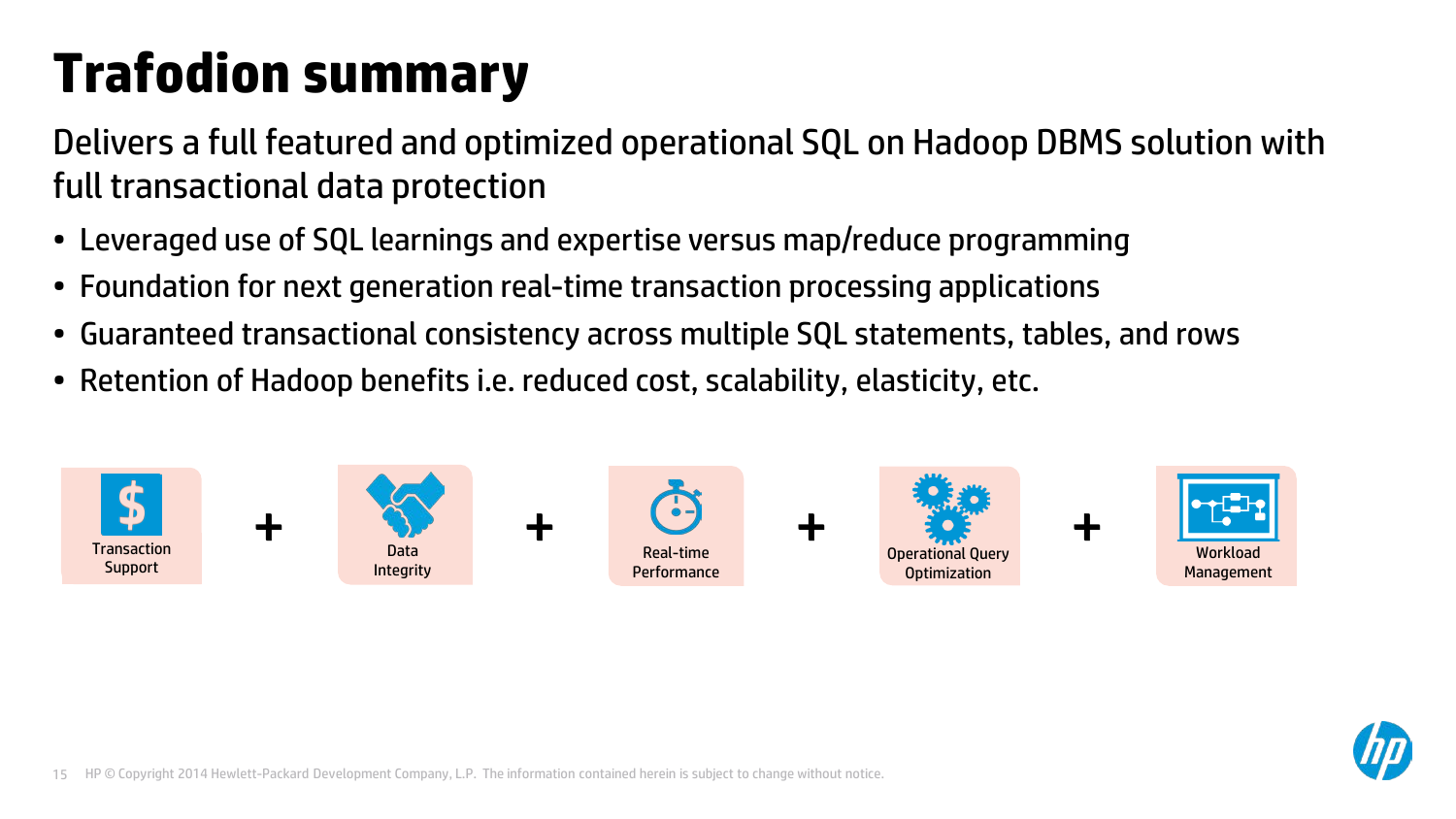# **HP Trafodion V1.1.0** ( Open Source since June 2014)



**Forrester** - Mike Gualtieri (October 22nd, 2013) **'The Future of Hadoop is real time and transactional'**

**Doug Cutting** (October 30th, 2013)

'We're in the middle of a revolution in data processing'

'**… it is inevitable that we will see just about every kind of workload be moved to this platform – even OnLine Transaction Processing**' (OLTP)

Project Trafodion 1.1 entered Apache Incubator in May 2015 For more information on Trafodion contact Rohit Jain at [rohit.jain@esgyn.com](mailto:rohit.jain@esgyn.com)

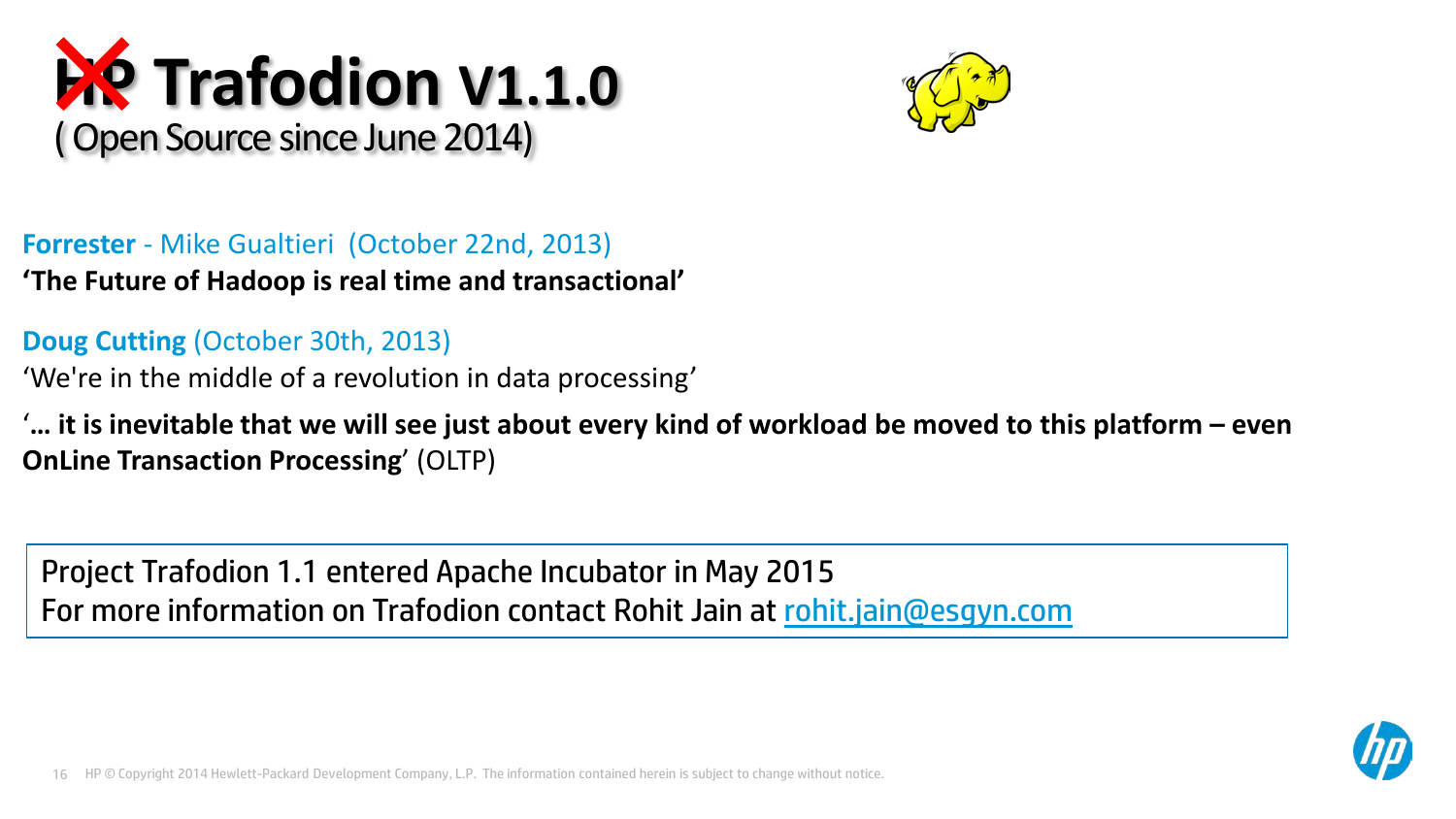# **SCS Cluster / Big Data Workgroup**



### More than 25 Academic and Industrial partners in PACA

- $\triangleright$  Combine Big Data competencies from SCS members
- $\triangleright$  Align with the SCS Cluster's strategy
- $\triangleright$  Deliver documents on Big Data architecture
- $\triangleright$  Test and validate Big Data approaches via Proof of Concept
- $\triangleright$  Support the emergence of collaborative projects (French, European) with SCS Cluster